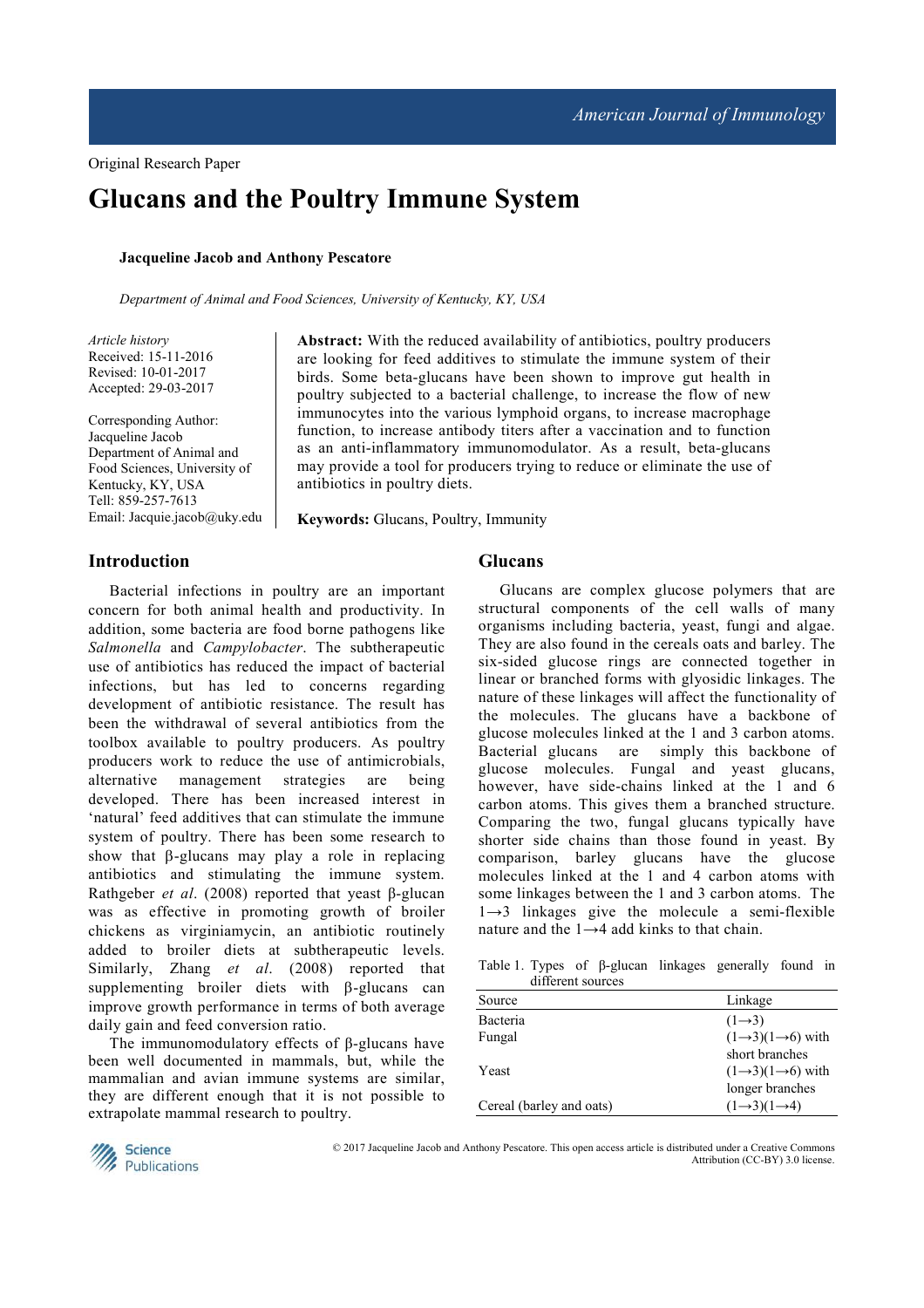# **Effect of** β**-Glucan Supplementation on Poultry Immune System**

The intestinal lining provides the innate defense barrier against most intestinal pathogens. A *Salmonella*  Thyphimurium challenge has been shown to have major negative effects on the intestinal mucosa (Shao *et al*., 2013). There is a significant reduction in villus height and the villus height to crypt depth ratio in the jejunum. Dietary yeast β-glucan supplementation for chicks challenged with *S*. Thyphimurium, however, resulted in higher villus height and villus height to crypt depth ratio than for the unsupplemented chicks (Shao *et al*., 2013). Goblet cells in the intestinal mucosa secrete mucus which provides the first line of defense against intestinal injury. In *S*. Thyphimurium challenged chicks, the number of goblet cells decreased. Supplementation with β-glucan, however, significantly increased the number of goblet cells in the jejunum of challenged chicks (Shao *et al*., 2013). This suggests that the β-glucan is playing a role in improving gut health during a bacterial challenge.

All cells involved in the immune reactions originate from common precursors. β-glucan stimulates the production of precursor cells in bone marrow, resulting in an increase flow of new immunocytes into the various lymphoid organs throughout the body (Petravić-Tomenac *et al*., 2010). This increases protection from potential invaders.

Macrophages are large white blood cells that phagocytize invading pathogens (Qureshi, 2003). In a typical immune response, macrophages recognize specific markers on the surface of the pathogens, referred to as Microbial Associated Marker Proteins (MAMPs). The MAMPs bind to the receptors on the phagocytic cells known as Toll-like Receptors (TLRs) (Medzhitov *et al*., 1997). Birds have 10 known TLRs, although only five are orthologous to both birds and mammals (Temperley *et al*., 2008). Key TLRs in chickens are TLR-2 that recognizes peptidoglycan, TLR-4 that binds LPS common in gram-negative bacteria, TLR-5 that recognizes flagellin common in bacteria flagella and TLR-21 which recognizes unmethylated CpG DNA commonly found in bacteria (Keestra *et al*., 2010). The macrophage binds the MAMPs of the invading pathogens to the TLRs on their outer surface and brings the organism into their cytoplasm in the form of a phagosome. The phagosome then fuses with a lysosome and the enzymes in the lysosome degrade the engulfed organism. Macrophage function has been shown to be responsive to dietary β-glucans. Dietary supplementation with β-glucans from the yeast *Saccharomyces cerevisiae* has been shown to increase phagocytic activity in broiler chicks (Guo *et al*., 2003). Lowry *et al*. (2005) reported that feeding day-old chicks

with purified β-glucan significantly decreased the levels of *Salmonella* Enteritidis (SE), a potential human pathogen, in the liver and spleen. The β-glucans appear to have functioned by increasing phagocytosis, bactericidal killing and oxidative burst from the heterophils. This was confirmed by Chen *et al*. (2008) who reported that supplementation with yeast β-glucan enhanced the chick's defense against SE by directly upregulating both the phagocytosis and bactericidal activity of abdominal macrophages. Dietary supplementation of β-1,3-1,6-glucan of the fungus *Schizophyllum commune* was also shown to increase the phagocytic and bactericidal capabilities of intestinal macrophages (Chen *et al*., 2008; Muthusamy *et al*., 2013).

Macrophages also produce the enzyme iNOS. This enzyme results in the production of nitric oxide which reacts with superoxide anions to generate toxic derivatives which allow the macrophage to kill several types of pathogens. Cox *et al*. (2010) reported upregulation of iNOS in response to β-glucan supplementation, implying increased capacity of macrophages to destroy pathogens.

Animals are able to recognize cells as being self from those that are not self. This is done through specific markers on the surface of the body cells referred to as Major Histocompatibility Complex (MHC). The TLRs are non-self-proteins on invading organisms and are referred to as antigens because they stimulate the production of antibodies. When a macrophage digests a pathogen it does not destroy the antigens. Instead, the antigens are processed and moved to the surface of the macrophage producing a MHC-antigen complex and creating an antigen-presenting macrophage which triggers the adaptive immune system.

As with mammals, the avian adaptive immune system has two major segments: Humoral and cellular immunity. Humoral immunity involves antibody production from B-lymphocytes which are associated with the Bursa of Fabricius, which is unique to birds. The principal cells involved in cellular immunity are Tlymphocytes which are associated with the thymus. After the foreign cell is degraded, the macrophage presents bacterial peptides or antigenic determinants to T- and Bcells (Qureshi, 2003; Genovese *et al*., 2013).

There are different types of T-cells. The cytotoxic Tcell (Tc) binds to the MHC-antigen complex on the macrophage. The macrophage then secretes the chemical Interleukin-1 (IL-1). In response, the type-1 helper T-cell (Th1) binds to another MHC-antigen on the macrophage and releases Interleukin-2 (IL-2). IL-2 then activates the already bound Tc, causing it to go through several rounds of cell division to create a large population of Tc cells. The population of Tc cells then divides into two subpopulations of effector cells, which will go out and destroy infected body cells and memory cells, which are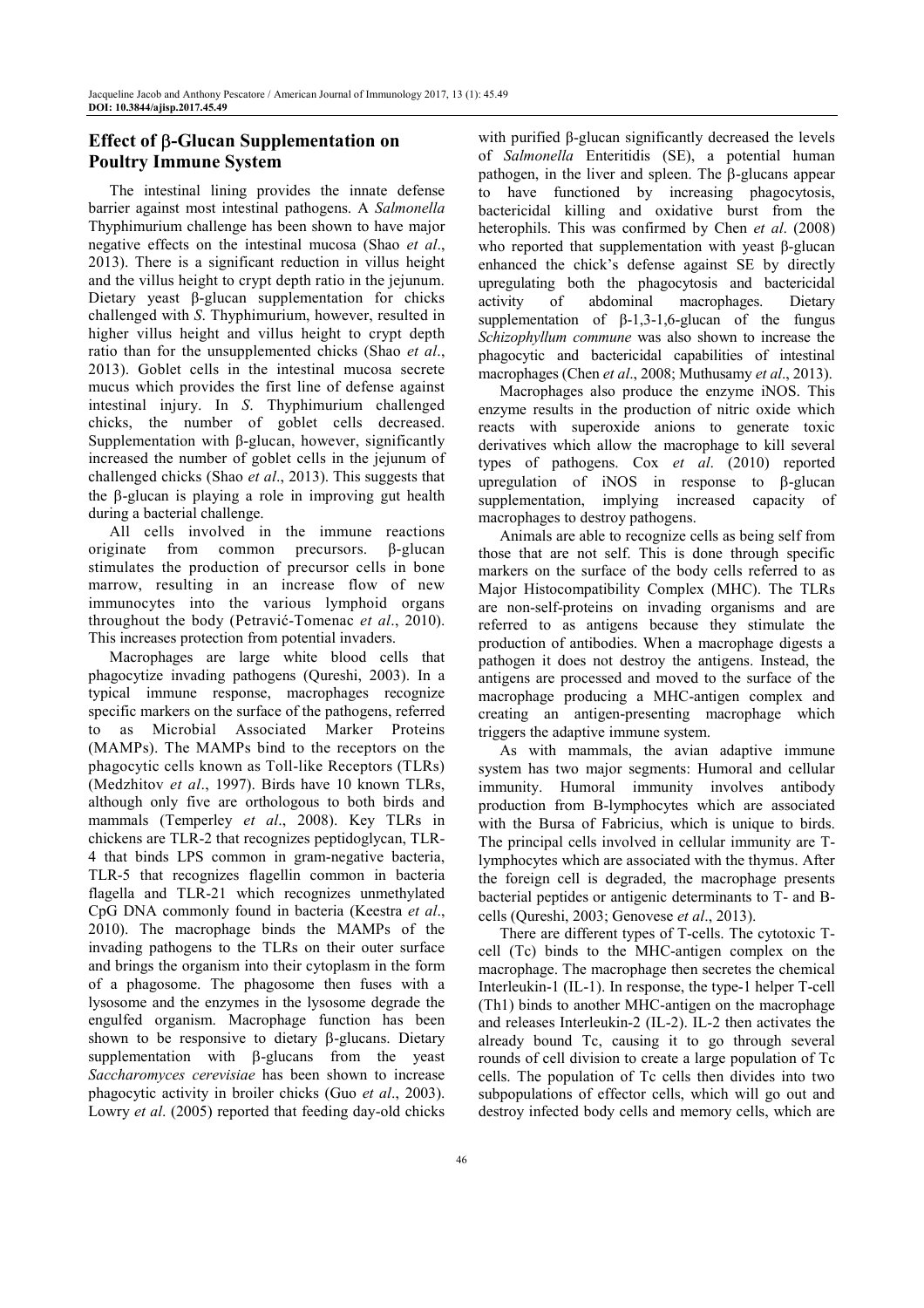held in reserve for future exposures to the pathogen. The effector cells will bind to infected body cells and secrete perforins which punch holes in the surface of the infected cell causing it to spill out its contents. The effector cell then moves on in search of other infected body cells. After the infection is over, the number of effector cells will decrease.

Macrophages also produce IL-1 $\beta$ , interferon (IFN)- $\gamma$ , IL-2, Tumor Necrosis Factor (TNF)-α and IL-4. The production of IL-4 results in the development of type-2 helper T Cells (Th2). Th2 cells than produce IL-5, IL-6, IL-10 and IL-13 which are involved in the humoral immune response. Macrophages can also produce IL-8 (sometimes referred to as CXCLi2), which is a chemokine that is an important mediator of the innate immune system. Its primary function is to induce the migration of its target cells to inflammation sites (Cox *et al*., 2010). IL-18 is a pro-inflammatory cytokine largely produced by macrophages. After exposure to a pathogen, IL-18 works with IL-12 to induce a cell-mediated immune response. It primarily targets Th cells which will then secrete interferon-V. IFN-V plays an essential role in activating macrophages (Cox *et al*., 2010).

β-glucan supplementation has been shown to alter the cytokine profiles of unchallenged, day-old chicks (Cox *et al*., 2010). Compared with unsupplemented controls, broiler chicks receiving β-glucan from *Saccharomyces cerevisiae* were shown to down-regulate IL-8. The down-regulation of the IL-8 gene with βglucan supplementation suggests that the β-glucan functions as an anti-inflammatory immunomodulatory (Cox *et al*., 2010).

Cox *et al*. (2010) were the first to report on the effects of dietary β-glucan on IL-18. Expression of the pro-inflammatory cytokine IL-18 was found to be upregulated in the jejunum seven days after feeding βglucan to day-old chicks. By day 14, however, there was a decrease in  $IL-18$  in the duodenum. IFN- $V$ , which plays a central role in promoting Th1 cell differentiation and activating macrophages, was reported to be downregulated in the β-glucan supplemented chicks compared to those receiving the unsupplemented control diet. Supplementation with β-glucan for seven-days posthatch up-regulated IL-4 expression in the duodenum, jejunum and ileum. By day 14, however, IL-4 expression was up-regulated in the duodenum and ileum (Cox *et al*., 2010). The functions of IL-13 overlap with those of IL-4. Similar to what happened with the IL-4 expression on day seven, IL-13 gene expression was also downregulated in all intestinal sections. Having both IL-4 and IL-13 being down-regulated would suggest that β-glucan supplementation does not support a Th2 cell-mediated response (Cox *et al*., 2010).

It has been hypothesized that β-glucans link to the Major Histocompatibility Complex (MHC) and subsequently activate monocytes and macrophages (Zhang *et al*., 2008). This results in increased immune response including the activation of cytotoxic macrophages, T-helper and natural killer cells, as well as the promotion of T-cell proliferation and differentiation. IL-1, IL-2, IFN-V and TNF- $\alpha$  may act as the signal regulating this immune network.

B-cells are lymphocytes with bound antibodies on their surface. The antibodies will match specific antigens typically found on pathogens. When the B-cell with the antibody for a specific antigen encounters the pathogen with this antigen, the two become bound together, priming the B-cell. The IL-2 from the T-cell acts as a signal for the B-cell to divide to create a large population of B-cells. The B-cells divide into two subpopulations, effector and memory cells. The effector cells are involved in the production of antibodies while the memory cells remain in preparation for future infections. The antibodies will circulate in the blood and attach to the pathogen. It is difficult for the pathogen to infect other body cells when the antibodies are attached. The antibodies also mark the pathogens for destruction. The destruction can be carried out by macrophages, natural killer cells and heterophils. Natural Killer (NK) cells are a type of cytotoxic lymphocyte. They play a role similar to cytotoxic T-cells. Heterophils are granulocytic phagocytes and functionally equivalent to neutrophils in mammals. The cytoplasmic granules of heterophils contain lysozyme and proteins needed for bactericidal activity. Unlike mammalian neutrophils, however, heterophils do not have peroxylase activity. Inclusion of yeast β-glucan and a commercial probiotic product in the diet of chicks resulted in significantly higher antibody titers against Newcastle disease or infectious bronchitis virus as compared to unsupplemented control chicks (An *et al*., 2008).

The intestinal tract is an important interface between the external environment and the internal body itself. Gut immunity, therefore, is important as the first line of defense from various pathogenic organisms. In the chicken, the Gut-Associated Lymphoid Tissues (GALT) include cecal tonsils and Peyer's patches, as well as lymphoid aggregates in the urodeum and proctodium of the cloaca. GALT structures are the sites of immune induction including the production of Immunoglobulin A (IgA) from B-cells. IgA is found in serum bile, mucosal surfaces, saliva and tears. They function in mucosal immunity. They neutralize virus and microbial toxins and prevent the adherence and colonization of microbial pathogens. As such, IgA is an important intestinal defense. A *S.* Thyphimurium challenge increased the number of IgA-expressing cells as well as the level of IgA produced. These levels were even higher in the chickens receiving β-glucan supplemented diets (Shao *et al*., 2013). β-Glucan supplementation also reduced the levels of *S*.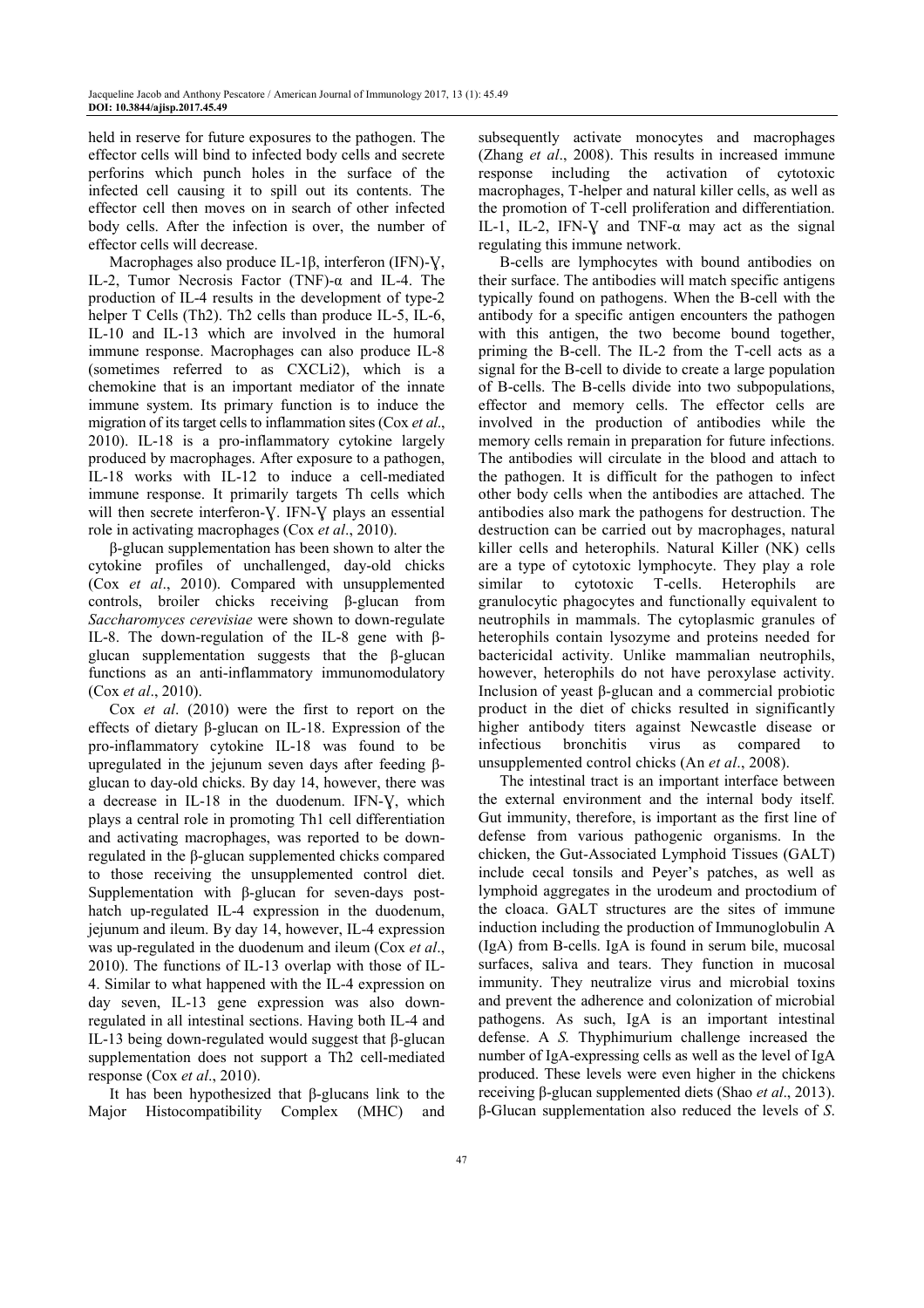Thyphimurium infiltration as indicated by lower cecal and liver levels.

Much of the research with  $β$ -glucans and poultry has been with yeast products. Cheng *et al*. (2004) showed that β-1,3-glucan of the fungus *Schizophyllum commune*  significantly increased the chemotaxis activity of macrophages, but had no effect on lymphocyte blastogenesis after exposure to different mitogens and no effect on antibody titer after a Newcastle Disease vaccination. The difference in results may be the level of β-glucan used since Cheng *et al*. (2004) used low levels of β-glucan inclusion.

A β-glucan from mushrooms has been shown to promote splenocyte proliferation and interleukin-2 production in broilers (Chen *et al*., 2008). Purified βglucan from the edible mushroom *Pleuratusflorida* was shown to provide broiler chicks with some protection from Newcastle disease (Paul *et al*., 2012). IL-2 production was reported to have increased significantly.

Zhang *et al*. (2012) fed a commercial β-glucan powder to broilers. The β-glucan was derived from the bacterium *Agrobacterium* species. The powder was guaranteed to contain 86.1% β-1,3/1,6 glucan. While Zhang *et al*. (2012) did not observe any changes in blood profiles, feeding β-glucan significantly increased (3.9%) the relative weight of the spleen. In chickens the spleen serves as both a reservoir of leukocytes as well as their activation. Activation of spleen genes reflects systemic immune function (Redmond *et al*., 2010). This would include genes responsible for interleukin (IL)-4 and IL-18. Different chicken genotypes have been shown to react differently to β-glucan supplementation (Redmond *et al*., 2010). Gene expression of IL-4 and L-18 in a broiler line was not changed in response to a 3 week β-glucan supplementation, but did respond in chickens of the Fayoumi line. This would indicate that the effect of immunomodulatory supplementation may not have the same beneficial effects in all gene lines.

An additional impact of  $β$ -glucans on the immune system involves protection from mycotoxins. Mycotoxins such as aflatoxin B1 (AFB1) cause major health issues in poultry. Chronic AFB1 intake has been shown to result in poor health, a loss in productivity, as well as immune system dysfunction. This appears to be due to the damage to cell DNA (Zimmermann *et al*., 2014). β-Glucans from the yeast *Saccharomyces cerevisiae* have been shown in vitro to be cytoprotective and genoprotective of chicken lymphocytes (Zimmermann *et al*., 2015). The researchers speculated that the cytoprotection was a result of β-glucan assisting in repair or blocking of mutations in the life cycle of the cell. This could be due to β-glucan adsorbent capacity, interacting chemically with AFB1.

Le *et al*. (2011) reported that a commercial β-glucan was a potential effector, enhancing the immune response of the avian influenza H5 vaccines tested. The avian influenza vaccines produced in oil-emulsified inactivated form, were shown to induce immunity in chickens, Muscovy ducks and Vietnamese ducks. They added a β-1,3-1,6 glucan produced by the black yeast *Aureobasidium pollulans* to the vaccine and assessed the ELISA and hemagglutination inhibition assays. Animals with the β-glucan enhanced vaccine had titers significantly higher than those vaccinated with the unsupplemented vaccine.

## **Conclusion**

There are different types of β-glucans. Glucans from cereals such as barley and oats, have very detrimental effects on poultry health and performance. The inclusion of some of the varieties of barley and oats in poultry diets is made possible by supplementation with feed enzymes which digest the β-glucan. Other β-glucans, such as those from fungi and yeast, have been shown to be beneficial as dietary supplements. They have been shown to increase immune responses in poultry. β-Glucan supplementation was shown to increase the production of new immunocytes. Supplementation has also been shown to increase the phagocytic function of macrophages. β-Glucans increase the phagocytic, bactericidal killing and oxidative burst of heterophils. β-Glucan has also been shown to enhance immune response by altering the cytokine profiles of chickens.

β-Glucans, therefore, may provide a tool for producers trying to reduce or eliminate the use of antibiotics in poultry diets. Supplementation with β-glucans has also been shown to be beneficial in protection from mycotoxins. In addition, inclusion of β-glucans in vaccines, may enhance the immune response they elicit.

# **Author's Contributions**

Both authors contributed to the writing of this paper.

# **Ethics**

No ethical issues are expected to arise from the publication of this manuscript.

# **References**

- An, B.K., B.L. Cho, S.J. You, H.D. Paik and H.I. Chang *et al*., 2008. Growth performance and antibody response of broiler chicks fed yeast derived β-glucan and single-strain probiotics. Asian-Aust. J. Anim. Sci., 21: 1027-1032. DOI: 10.5713/ajas.2008.70571
- Chen, K.L., B.C. Weng, M.T. Chang, Y.H. Liao and T.T. Chen *et al*., 2008. Direct enhancement of the phagocytic and bactericidal capability of abdominal macrophage of chicks by  $\beta$ -1,3-1,6-glucan. Poult. Sci., 87: 2242-2249. DOI: 10.3382/ps.2008-00147